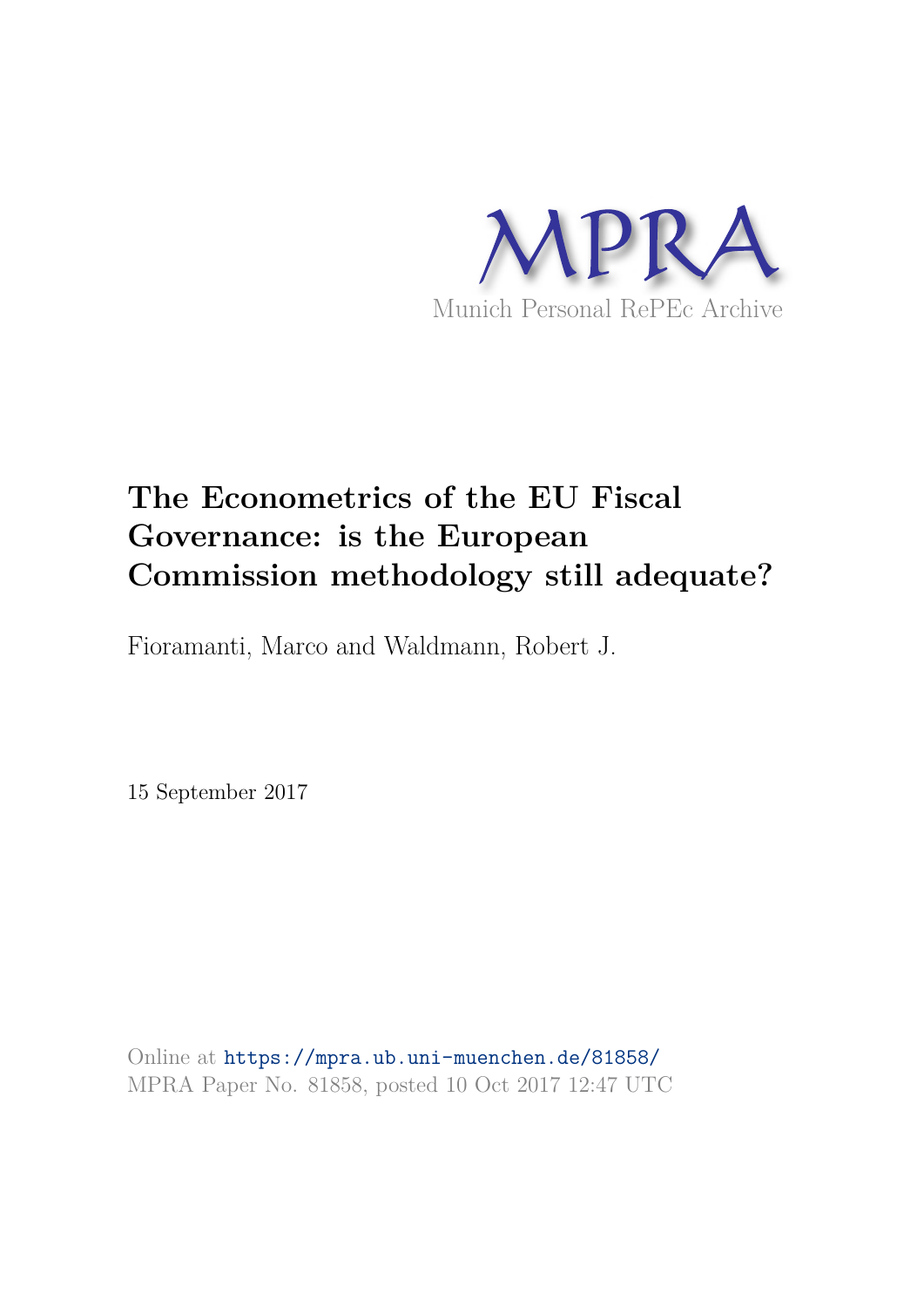# The Econometrics of the EU Fiscal Governance: is the European Commission methodology still adequate?

Marco Fioramanti<sup>1</sup> and Robert J. Waldmann<sup>2</sup>

**Abstract:** Following the 2005 regulations emending the Stability and Growth Pact with the introduction of country-specific objectives in structural terms, the EU fiscal governance is based on the concept of Potential Output, the highest level of production an economy can sustain without incurring inflationary pressure. Potential Output is an unobservable quantity and, for this reason, it must be estimated. There are many techniques to obtain an estimate of the potential of an economy, each of which with pros and cons. The methodology adopted by the European Commission and EU Member States, while consistent with most of the recent economic and econometric theory, is still not robust enough to give a unique and irrefutable measure on which to base EU's fiscal framework. In this paper, we challenge the EC's approach showing its failure to adequately capture the relation between inflation and cyclical unemployment, the Phillips curve, in estimating the trend unemployment.

Should fiscal policy continue to be based on this concept, further extension of the methodology must be implemented in order to obtain more robust estimates.

JEL classification: C10, E32, E60, H60.

Keywords: Potential output, Output gap, Structural balance, NAWRU, Phillips curve

<sup>&</sup>lt;sup>1</sup> Marco Fioramanti, Macroeconomic Analysis Department - Parliamentar Budget Office, email: Marco.Fioramanti@UPBilancio.it.

<sup>&</sup>lt;sup>2</sup> Robert J. Waldmann, Department of Economics and Finance - University of Rome "Tor Vergata", Robert.Waldmann@gmail.com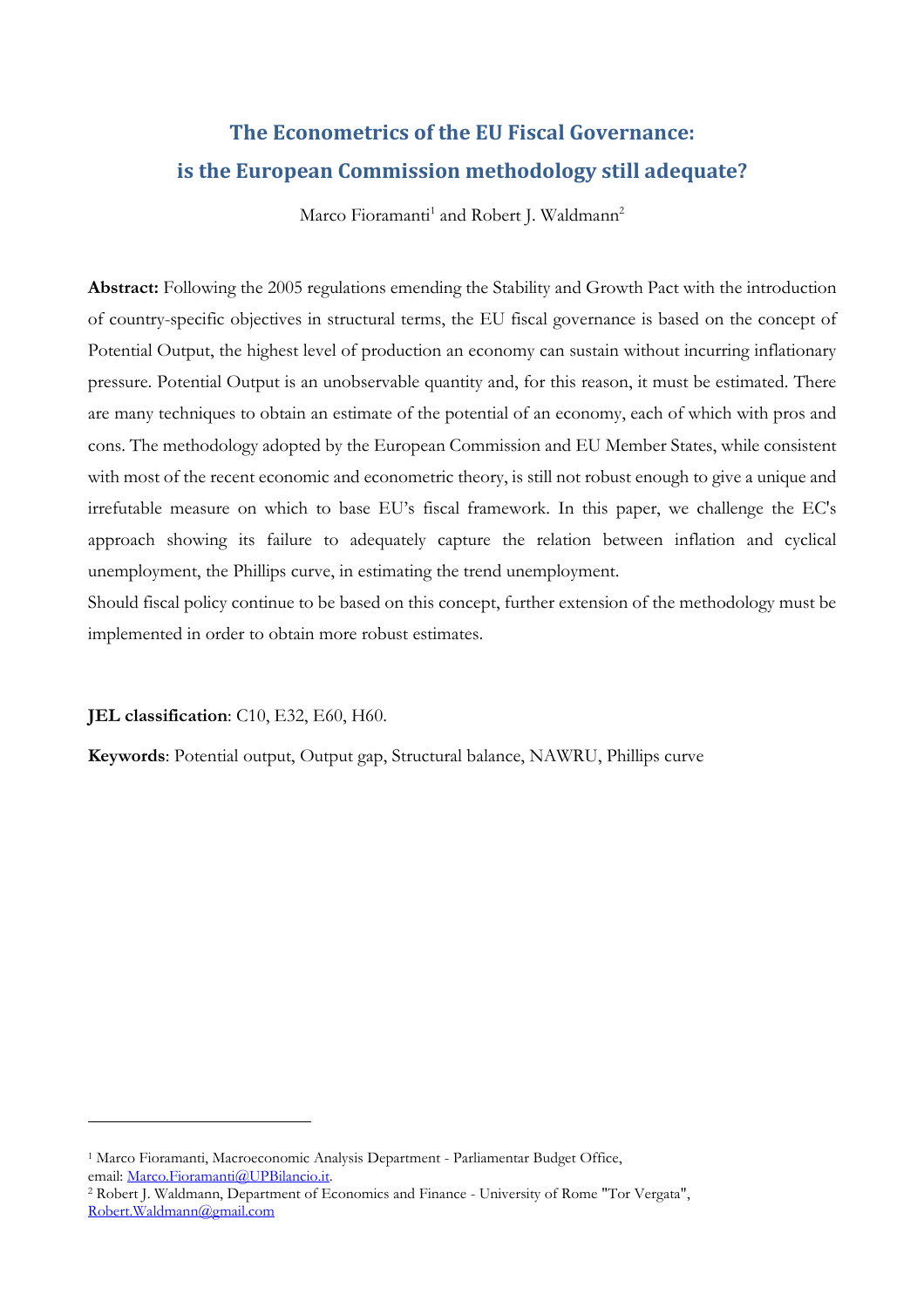#### 1. Potential Output, Output Gap and Fiscal Stance

Potential output (PO), the highest level of production an economy can produce with the full utilization of available resources without incurring inflationary pressures, is a key concept in the European Union (EU) economic governance. Its estimates is the starting point to assess the cyclical conditions of Member States (MS) of the EU and to derive structural deficits which are key to evaluate the compliance with the EU fiscal framework and in particular with respect to the Stability and Growth Pact (SGP). Once PO has been estimated the cyclical position of a country, the output gap, can be calculated as a difference between actual and potential output (in percentage of PO). The output gap, together with the semi-elasticity of the budget balance to the cycle<sup>3</sup> are first used to net-out headline budget balance (BB) from the cyclical components. Then, to obtain the Structural budget balance (SB) which is the reference measure of the fiscal stance of a MS, measures affecting MSs' budget only temporarily (one-offs) are also subtracted from the headline deficit. In formula:

$$
SB = BB - \varepsilon \cdot OG - oneoffs \quad (1)
$$

where  $\varepsilon$  is the semi-elasticity of the budget balance to the cycle and  $\theta G = \frac{Actual GDP}{PQ} - 1$ . While all the elements in (1) but POs are measured or estimated from observable phenomena. PO is not observable and different techniques can be used to guess the potential of an economy. Unfortunately different techniques can - and most of the time do - produce very different estimates of PO and, as a consequence, different results for the fiscal position of a MS are obtained. Furthermore, even the same technique and representation of the unobserved process describing PO can produce quite different results depending on tiny differences in technical assumptions, as shown in Fioramanti and Waldmann  $(2016)$  and Fioramanti  $(2017)$ .

This is what actually happens with the methodology in use by the European Commission and by all the  $MS<sup>4</sup>$  and this is the focus of this paper. In particular, section 2 reviews the European Commission methodology briefly explaining the legal and technical background for the calculation of potential output and the output gap. Section 3 is devoted to a deeper overview of the methodology used to calculate the non-accelerating wage rate of unemployment, NAWRU. The weakness of the European Commission methodology is reported in section 4, which contains the novel contribution. There, we show that the Phillips Curve has flattened over recent years, with a diminishing sensitivity of inflation to unemployment, and that what is really driving the pattern of the NAWRU in the EC estimates are

<sup>&</sup>lt;sup>3</sup> For the definition and the estimation of the semi-elasticity of budget balance see Mourre et al. (2014) and Price et al. (2014). <sup>4</sup> Given the relevance of the object, a dedicated working group, the Output Gap Working Group of the Economic Policy Committee, was set back in that days to develop a common analytical framework.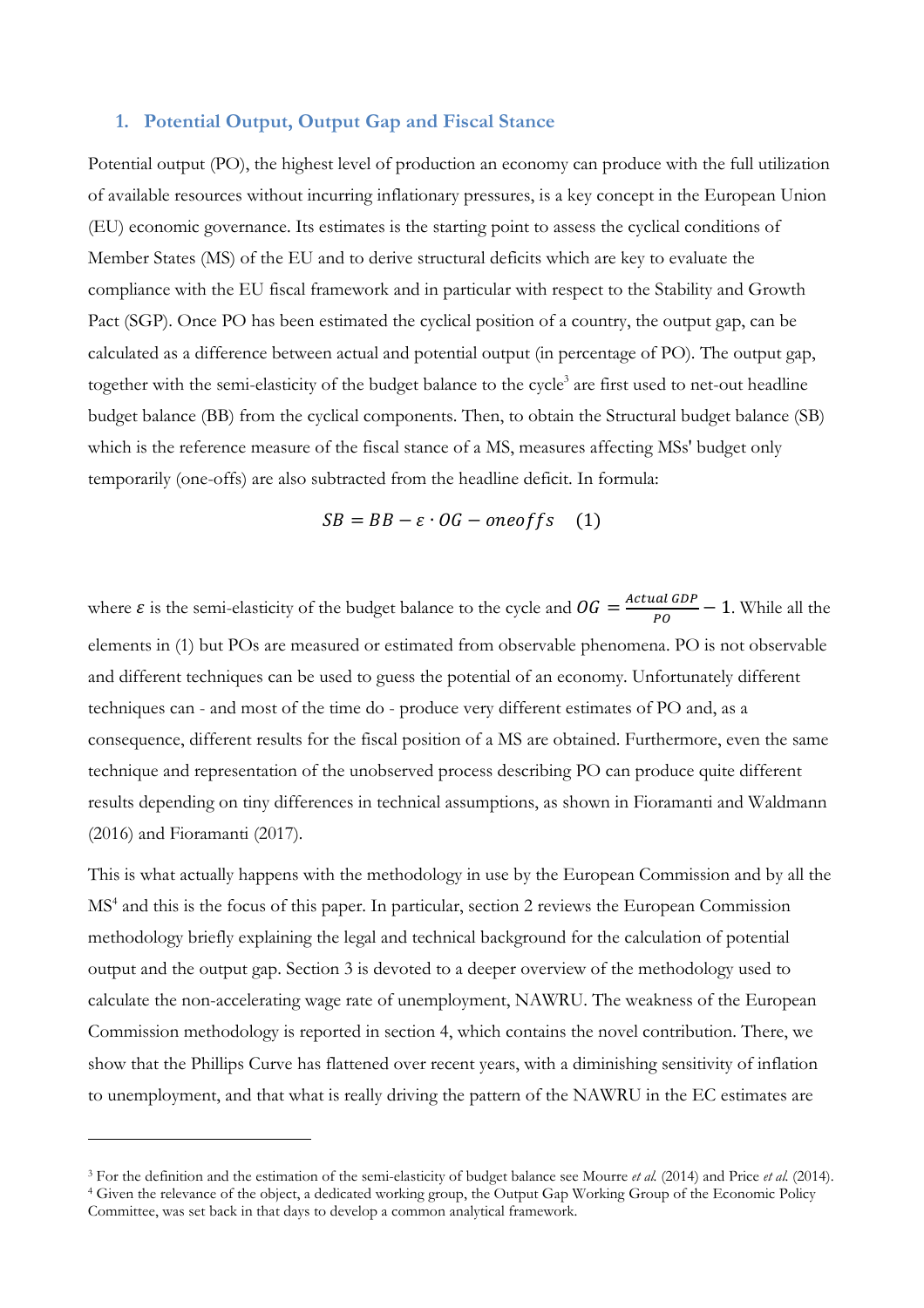imposed constraints on the variance of the stochastic processes. In section 6 we conclude and discuss some possible ways forward.

#### 2. The European Commission methodology for the estimation of output gap

#### 2.1 Legal background

The Stability and Growth Pact was first introduced in 1997 with the Amsterdam Resolution of the European Council to strengthen the monitoring and coordination of national fiscal and economic policies with the goal of enforcing the deficit and debt limits established by the Maastricht Treaty. The public finance targets were initially set in terms of observable headline budget balance and debt (3% and 60% respectively). In 1998 and 1999 two council regulations<sup>5</sup> entered into force modifying the preventive and corrective arms of the pact to take into account the cyclical position of MSs. In 2005 two additional regulations<sup>6</sup> changed the main target variable of the surveillance process to a countryspecific Medium Term Objective (MTO) expressed in structural terms.<sup>7</sup> In particular the country specific MTO takes into account: i) the debt-stabilizing balance for a debt ratio equal to  $60\%$  of GDP; ii) a supplementary debt-reduction effort in case the debt ratio exceeds 60% of GDP; iii) a fraction of the adjustment needed to cover the present value of the future increase in age-related government expenditure.<sup>8</sup> The SGP has been recently modified and reinforced by the Six-pack in 2011 and the Two-Pack (2014).<sup>9</sup> The Treaty on Stability, Coordination and Governance (TSCG) (2013) has further reinforced the commitment, for those countries who signed it, for sound public finances, leaving the structural balance as the main reference target.

The compliance with the SGP's deficit criterion is now based on two pillars: the MTO and the expenditure benchmark. To make a long story short, for those MSs who signed the TSCG the MTO corresponds to a SB not lower than -0.5% of GDP and, the expenditure benchmark, a growth rate of real primary expenditure not exceeding the 10-year average growth rate of potential GDP.<sup>10</sup>

As can be seen, the estimation of potential output is key in monitoring fiscal compliance with the SGP.

<sup>&</sup>lt;sup>5</sup> COUNCIL REGULATIONS N. 1466/1997 and 1467/1997.

<sup>&</sup>lt;sup>6</sup> COUNCIL REGULATIONS N. 1055/2005 and 1056/2005.

<sup>&</sup>lt;sup>7</sup> For a short history of the Stability and Growth Pact visit this link.

<sup>&</sup>lt;sup>8</sup> For additional details on the calculation of the MTO see the code of conduct on the "Specifications on the implementation of the Stability and Growth Pact and Guidelines on the format and content of Stability and Convergence Programmes". <sup>9</sup> For an overview of the EU Fiscal Governance visit the European Commission website.

<sup>&</sup>lt;sup>10</sup> These targets are further qualified depending on whether MSs are at the MTO or converging toward it and whether the

business cycle is in normal or not. For further details see European Commission (2016a) and European Commission (2015).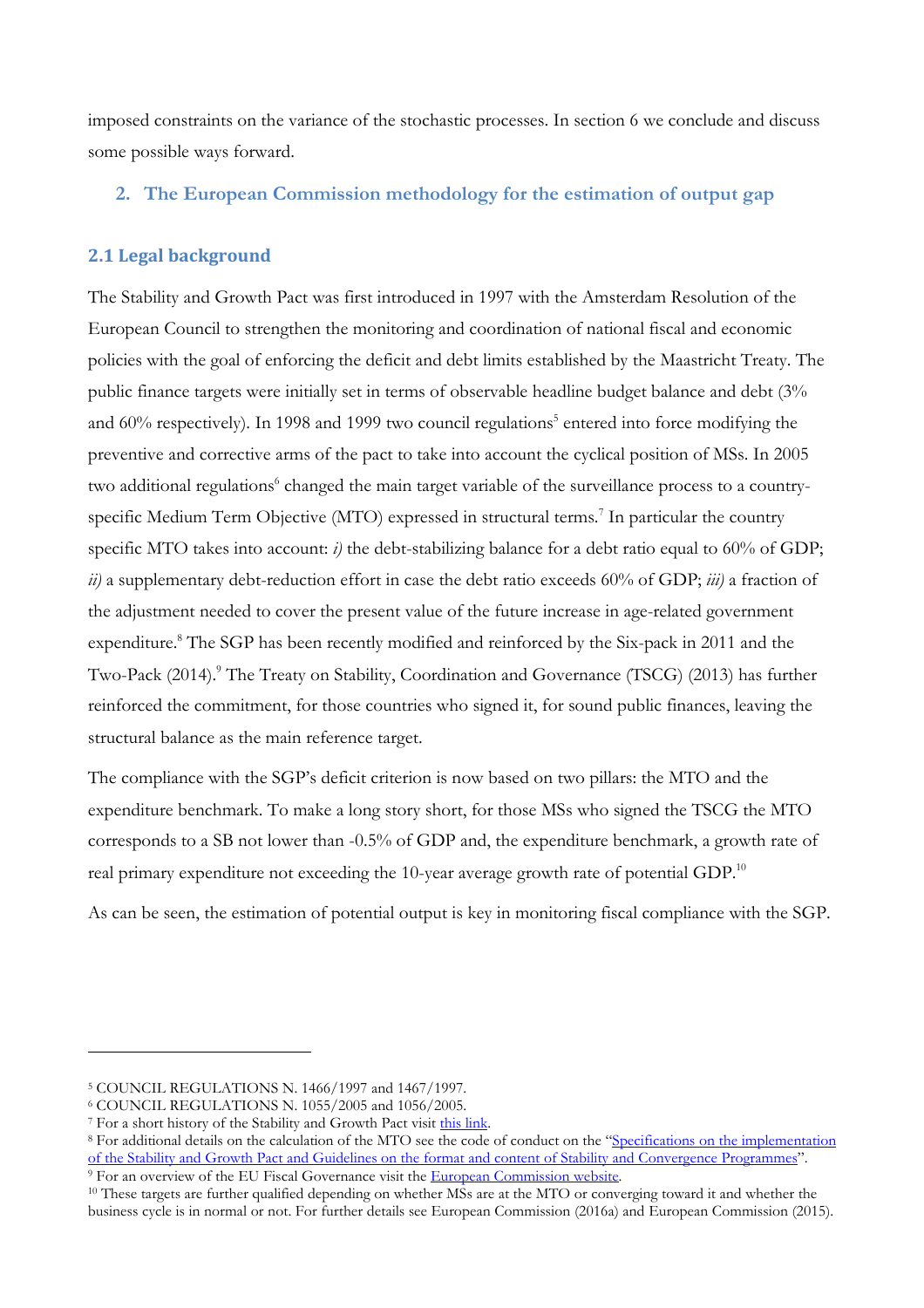#### **2.2 Technical background**

Several methodologies can be used to calculate potential output, from pure statistical filtering to structural time series models as shown for example in Cerra and Saxena (2010).<sup>11</sup> The European Commission and MSs adopt the production function approach.<sup>12</sup> Potential output is supposed to be a function of capital  $(K)$ , labour  $(L)$  and total factor productivity (TFP). The production function is a Cobb-Douglas with constant return to scale with labour share  $a=0.65$ . In formula:

$$
Y = TFP \cdot L^{\alpha} \cdot K^{1-\alpha}
$$

The single factors of PO are calculated in the following way:

- Potential capital is assumed to be equal to actual capital and is obtained using the perpetual inventory method. For older MSs, the initial condition is  $K_0 = K_{1960} = 3 \cdot GDP_{1960}$ . The assumption that potential capital is equal to actual capital is justified by the fact that in every year investment is just a tiny fraction of capital and the actual value of this latter is already smooth;
- Smoothed TFP is obtained using a Bayesian bivariate Kalman filter. Starting from actual TFP obtained as a Solow residual, trend TFP is extracted using a trend-cycle decomposition in which the univariate structural model for TFP is augmented with an equation relating TFP and an indicator of capacity utilization as described in Planas et al. (2013);
- Labour is the (smoothed) total amount of hours worked, obtained as:

#### $L = (POPW \cdot PARTS \cdot (1 - NAWRU)) \cdot HOURS$

where POPW is the working age population in 15-74, PARTS is the smoothed participation rate, HOURS is the smoothed average of per-capita hours worked and NAWRU is the non-accelerating wage rate of unemployment. PARTS and HOURS are forward extended for six years first using a simple ARIMA model and then smoothed using the Hodrick-Prescott filter. POPW is taken as it is. NAWRU is computed estimating, via maximum-likelihood, a bivariate Kalman filter in a trend-cycle decomposition augmented with economic information coming from an accelerationist version of the Phillips curve.

• On top of the extensions above, a set of rules to allow the output gap to close in the three years after the last year considered in the calculation of the output gap is added to the procedure.

The main data source is AMECO, the Annual Macro-ECOnomic database of the European Commission's DG-ECFIN containing both historical and forecasted variables. PO calculation takes as given both historical data coming from Eurostat and forecasted values from DG-ECFIN forecast

<sup>&</sup>lt;sup>11</sup> For an application to the specific case of Italy see Bassanetti et al  $(2010)$ 

<sup>&</sup>lt;sup>12</sup> See Havik et al. (2014).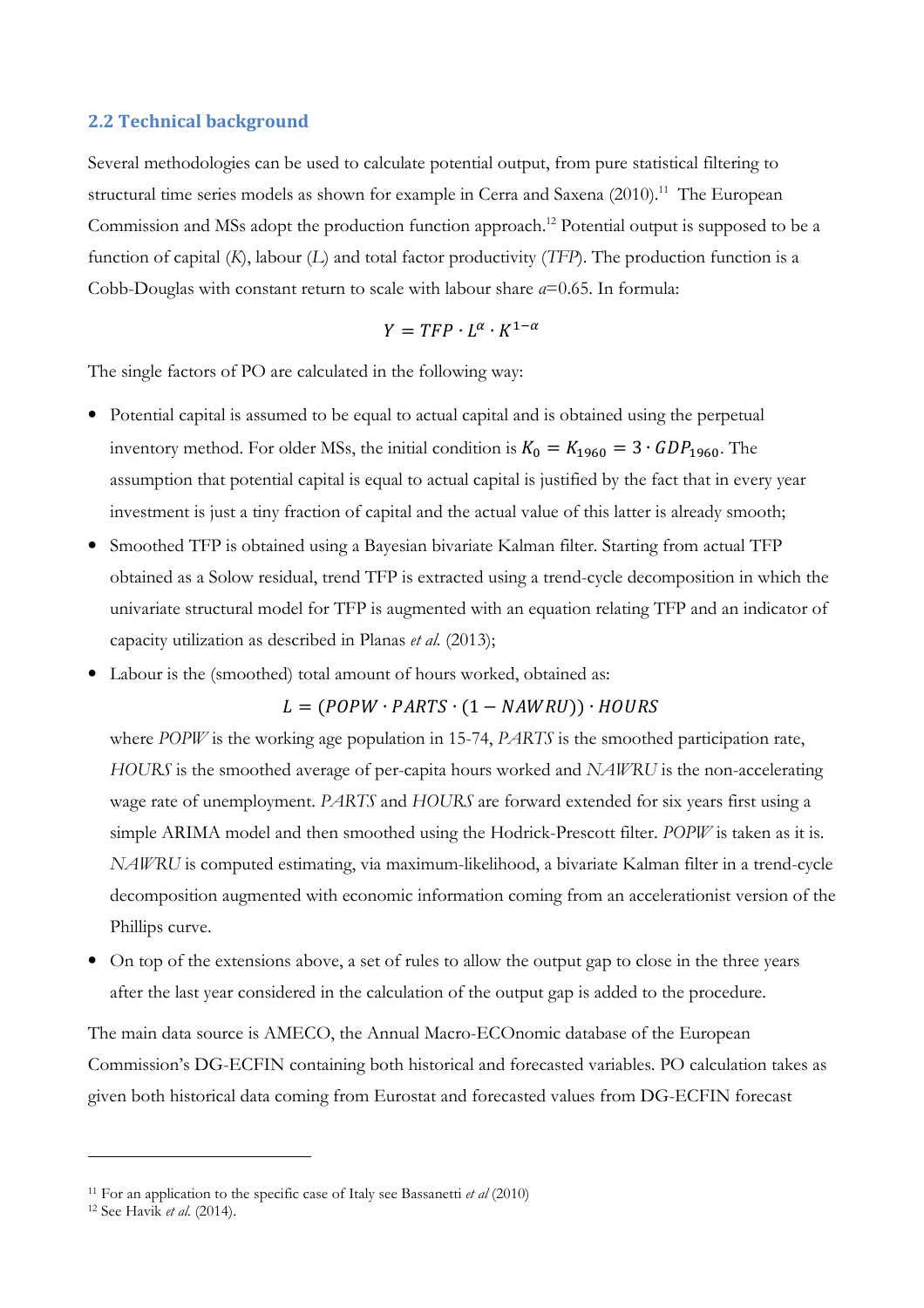publications. In what follows the generic term "numbers" is used to refer to the set containing both historical data and forecasted values. POPW is taken from the Eurostat Population Projection  $(Euro 2015).$ <sup>13</sup>

#### 3. EC methodology for the NAWRU

In this section, we limit our analysis to the estimation of the NAWRU, even though the calculation of trend TFP is not immune from criticism.<sup>14</sup> Furthermore, many of the critiques of the NAWRU apply also to trend TFP.

The baseline trend-cycle decomposition for unemployment via the Unobserved Component Model is assumed to be of the form:

$$
u_t = T + C = u_t^* + (u - u^*)_t \quad (2)
$$

where  $u_t^*$  represents the trend - NAWRU and  $(u - u^*)_t$  the cycle - unemployment gap. Trend unemployment is assumed to follow a second-order random walk of the form:

$$
u_t^* = u_{t-1}^* + \mu_{t-1} + a_{pt} \text{ where } \mu_t = \mu_{t-1} + a_{\mu t} \quad (3)
$$

with  $a_{pt}$  and  $a_{\mu t}$  being white noise disturbances with variances  $V_p$  and  $V_{\mu}$  respectively (for Slovenia the NAWRU is assumed to be a first order random walk). The cyclical component is assumed to evolve according to an  $AR(2)$  process:

$$
(u - u^*)_t = \varphi_1 (u - u^*)_{t-1} + \varphi_2 (u - u^*)_{t-2} + a_{ct} \quad (4)
$$

and  $a_{ct}$  is, again, a white noise with variance  $V_c$ . Stationarity condition requires that  $\varphi_1 > 1$  and  $\varphi_2 <$  $\overline{0}$ .

This univariate model is augmented with an accelerationist version of the Phillips curve. In the case of Italy the Phillips curve is specified by equation (5)

$$
\Delta \pi_t = \mu_\pi + \beta_0 (u - u^*)_t + \beta_1 (u - u^*)_t_{t-1} + \beta_2 (u - u^*)_{t-2} + a_{\pi t} \quad (5)
$$

where  $\Delta \pi_t$  is the change in the wage inflation rate<sup>15</sup> and  $a_{\pi t}$  is the usual white noise disturbance with variance  $V_{\pi}$ .  $\mu_{\pi}$  is a constant that can be placed either in (5) or in (4) with no consequences on final estimates. For Austria, Belgium, Germany, Luxembourg, Malta, and Holland, only the current level of cyclical unemployment is included and the model is extended with additional exogenous variables. For

<sup>&</sup>lt;sup>13</sup> Eurostat produces new population projection every 3 years.

<sup>&</sup>lt;sup>14</sup> For an overview of the methodology, see Planas and Rossi (2015).

<sup>&</sup>lt;sup>15</sup> More specifically, the underlying variable in the AMECO database is the nominal compensation per employee, total economy (HWCDW).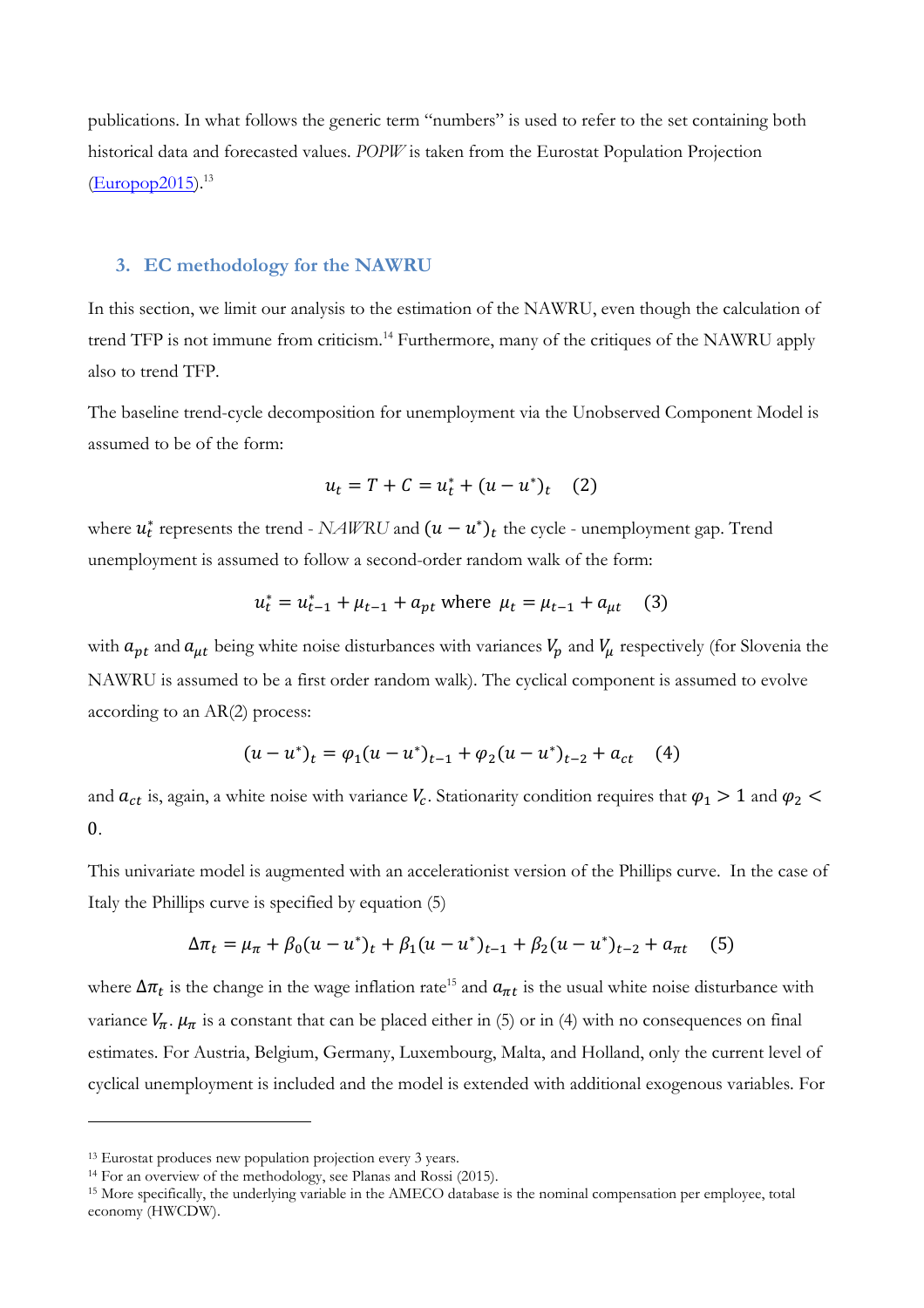all other European Union countries a different equation, which is called a "New Keynesian Phillips Curve" was used. In this approach, the dependent variable is real unit labour costs. The equation includes lagged real unit labour costs, current cyclical unemployment and lagged cyclical unemployment.

We present the system  $(2)$ - $(5)$  as a reference baseline model.

The state space representation of  $(2)-(5)$  is:

State equation

\n
$$
\begin{bmatrix}\nu_t^* \\
(u - u^*)_t \\
(u - u^*)_t^{-1} \\
(u - u^*)_t^{-2}\n\end{bmatrix} =\n\begin{bmatrix}\n1 & 0 & 0 & 0 & 1 \\
0 & \varphi_1 & \varphi_2 & 0 & 0 \\
0 & 1 & 0 & 0 & 0 \\
0 & 0 & 1 & 0 & 0 \\
0 & 0 & 0 & 0 & 1\n\end{bmatrix}\n\begin{bmatrix}\nu_{t-1}^* \\
(u - u^*)_t^{-1} \\
(u - u^*)_t^{-2} \\
(u - u^*)_t^{-3}\n\end{bmatrix} +\n\begin{bmatrix}\na_{rt} \\
0 \\
0 \\
a_{\mu t}\n\end{bmatrix}
$$
\nMeasurement equation

\n
$$
\begin{bmatrix}\nu_t \\
\Delta \pi_t\n\end{bmatrix} =\n\begin{bmatrix}\n0 \\
\mu_{\pi}\n\end{bmatrix} +\n\begin{bmatrix}\n1 & 1 & 0 & 0 & 0 \\
0 & \beta_0 & \beta_1 & \beta_2 & 0\n\end{bmatrix}\n\begin{bmatrix}\nu_t \\
(u - u^*)_t \\
(u - u^*)_t \\
(u - u^*)_t - 1 \\
(u - u^*)_t - 1\n\end{bmatrix} +\n\begin{bmatrix}\n0 \\
\alpha_{\pi t}\n\end{bmatrix}
$$
\nMeasurement equation

The state space model is estimated by maximum likelihood via the Kalman recursion using the diffuse Kalman filter for initialization.<sup>16</sup>

The likelihood function is rarely well shaped and many local maxima can be found. The usual way to proceed for the estimation is to start with an initial guess (starting values) of the parameters to be estimated based on previous studies and experience. When Phillips curves with variable natural rates of unemployment are estimated restrictions are usually imposed on the variances of disturbance terms. A solution adopted by most studies is to fix the signal-to-noise ratio (i.e. the ratio of the variance of the residuals of the transition and the measurement equation) in order to have a smooth NAWRU, as suggested by Gordon (1997) and applied for example by Richardson *et al.* (2000) to the OECD countries and Fabiani and Mestre (2004) to the euro area.

The EC follows a different, and more invasive, approach. Variances of disturbance terms are restricted to an interval with upper and lower bounds imposed by the econometrician to reach three main goals: i) minimize the revisions between the most recent estimate of the NAWRU time series and the previous estimate of the same time series based on older numbers; ii) obtain a good level of significance of  $\beta_0$  in (5); *iii*) maximize the log likelihood. This procedure is an iterative procedure implemented "by hand".<sup>17</sup>

<sup>&</sup>lt;sup>16</sup> See the reference in footnote 7.

<sup>&</sup>lt;sup>17</sup> For a tentative of automatization of the procedure via a grid-search algorithm see Ministero dell'Economia e delle Finanze  $(2015)$  18-22.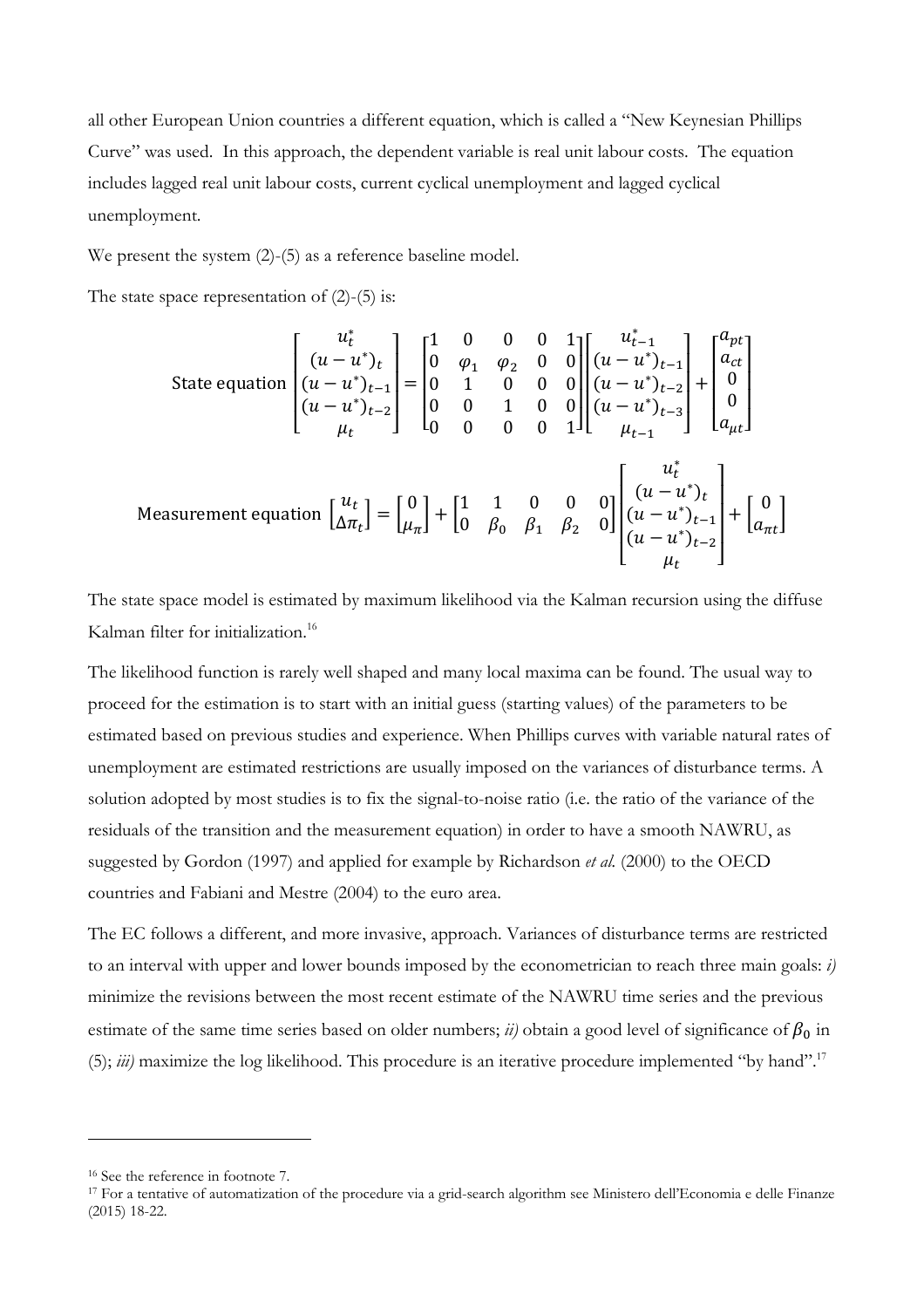#### 4. Is this methodology valid?

In this section, we challenge the current validity of the EC estimate of NAWRU using the latest vintage of numbers from EC's Spring 2017 Economic Forecast. Fioramanti (2017) highlights the instability of the estimation to small changes in the preliminary set-up of the model, like  $i$ ) the number of forecasts used along with the historical data, ii) the imposed bounds on the variances of the disturbances to stochastic processes and *iii*) the software used for the computation. Fioramanti and Waldmann (2016) further stress the minor role of the Phillips curve, and in particular the significance of the coefficients on cyclical unemployment compared to the major role of the imposed bounds on the variances in determining the official estimate of NAWRU. In both the works cited above the analysis was mainly concentrated on Italy.

In this paper, we instead focus our attention on the 15 old Member States which belonged to the EU in  $2000$  and challenge the official estimates mainly based on three points: *i*) again the role of cyclical unemployment  $\nu s$  the bounds on the variances,  $ii$ ) the usefulness of the European Commission estimate of cyclical unemployment in forecasting wage inflation compared to simple alternatives, and iii) the stability of the Phillips curve.

#### 4.1 Cyclical Unemployment vs variance bounds: which matters more?

Starting from the EC official estimates of the NAWRU, Figure 5.1 shows for each old MS, three different estimates: i) the official EC estimate; ii) the NAWRUs estimated relaxing the constraints on the variances of the stochastic processes, but keeping the lag specification for cyclical unemployment unchanged with respect to the official estimate; *iii*) a final specification in which, maintaining the original constraints on variances bound, cyclical unemployment is removed at all lags, so the estimated natural rate of unemployment is not related to the acceleration of wage inflation at all. As can be seen from Figure 1 in most of the cases NAWRU calculated with no cyclical unemployment is closer to the official one than NAWRU calculated with no bounds in the variances. In particular, for 10 out of the 15 old MS (Austria, Denmark, Spain, Finland, France, Italy, Luxemburg, the Netherlands, Portugal, Sweden, and United Kingdom) the RMSE calculated between the official estimate and the models with no cyclical unemployment is smaller than the RMSE calculated between the official estimate and the models without variances bounds. This is a strong evidence that what is actually driving the calculation of the NAWRU is not the economic relation between (wage) inflation and unemployment, but the imposition of specific bounds on the variances in the estimation procedure.

Similarly, for the same 10 out of 15 countries, the correlation between cyclical unemployment calculated with no cyclical unemployment is greater than the correlation calculated without variance bounds. For 11 of 15 countries (the 10 listed above and Germany) this correlation is greater than 0.95.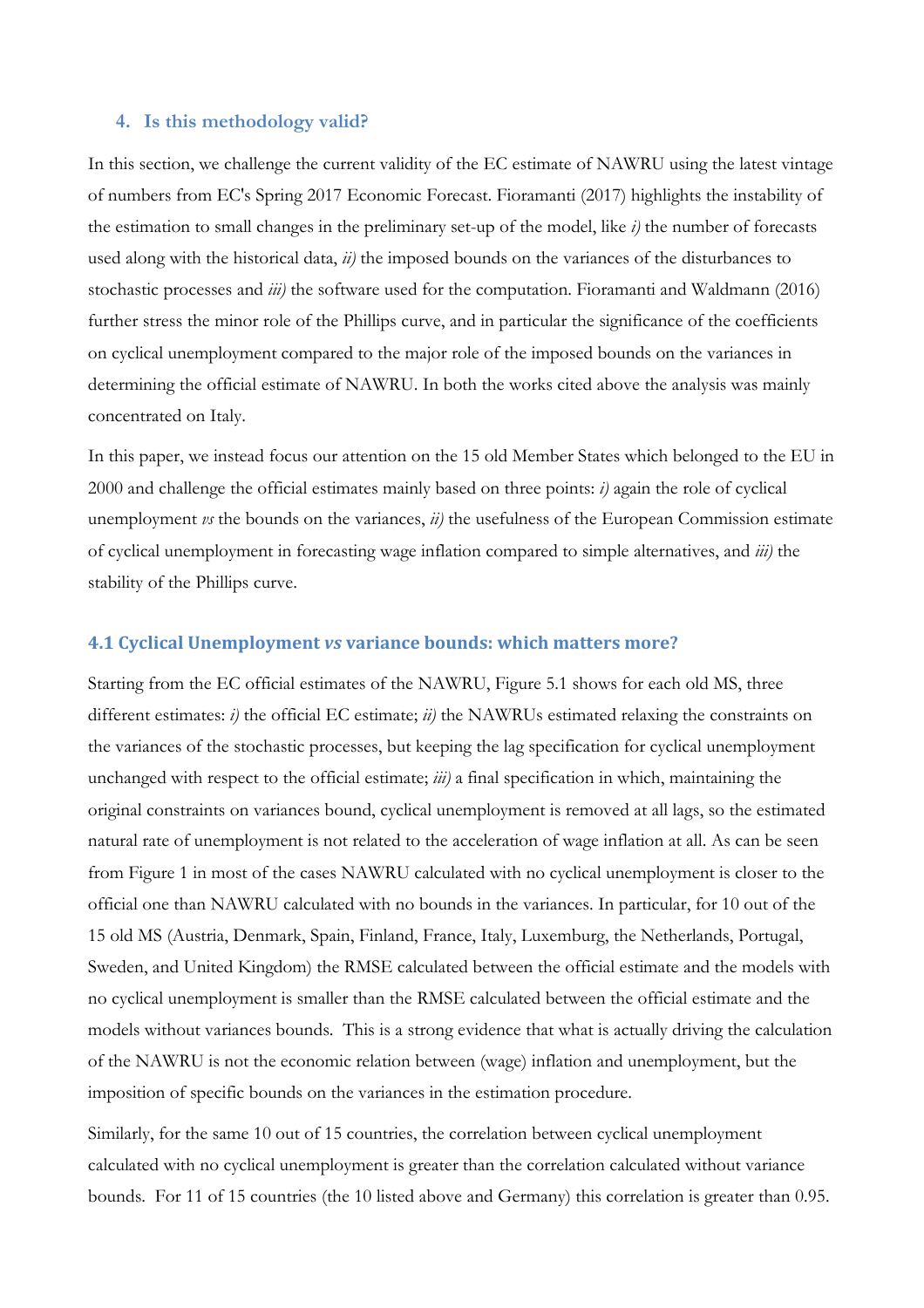This demonstrates that the PC plays a minor role in the estimation of cyclical unemployment for these countries.



#### Figure 4.1: NAWRU for different specifications

#### Table 4.1: RMSEs and correlations

| Country   | RMSE (official - no bounds)   RMSE (official - no betas)   Corr (official - no bounds) |        |        | Corr (official - no betas) |
|-----------|----------------------------------------------------------------------------------------|--------|--------|----------------------------|
| <b>AT</b> | 0.2546                                                                                 | 0.2529 | 0.6915 | 0.9597                     |
| <b>BE</b> | 0.4449                                                                                 | 0.6573 | 0.8692 | 0.8861                     |
| <b>DE</b> | 0.0000                                                                                 | 0.2890 | 1.0000 | 0.9718                     |
| DK        | 1.2316                                                                                 | 0.5297 | 0.8701 | 0.9180                     |
| EL.       | 0.0019                                                                                 | 0.1285 | 1.0000 | 0.9993                     |
| ES        | 4.6126                                                                                 | 0.7410 | 0.8197 | 0.9692                     |
| <b>FI</b> | 1.4627                                                                                 | 0.3457 | 0.8649 | 0.9791                     |
| <b>FR</b> | 0.8982                                                                                 | 0.4870 | 0.8951 | 0.8741                     |
| IE        | 0.0737                                                                                 | 2.4816 | 0.9992 | 0.6102                     |
| IT        | 0.8660                                                                                 | 0.3672 | 0.8930 | 0.9726                     |
| LU        | 0.3743                                                                                 | 0.3014 | 0.8619 | 0.9638                     |
| <b>NL</b> | 0.6071                                                                                 | 0.5425 | 0.9565 | 0.9751                     |
| РT        | 1.7636                                                                                 | 0.2057 | 0.7328 | 0.9805                     |
| <b>SE</b> | 1.0397                                                                                 | 0.1566 | 0.8018 | 0.9896                     |
| UΚ        | 0.1261                                                                                 | 0.1531 | 0.9965 | 0.9927                     |

Source: authors' calculations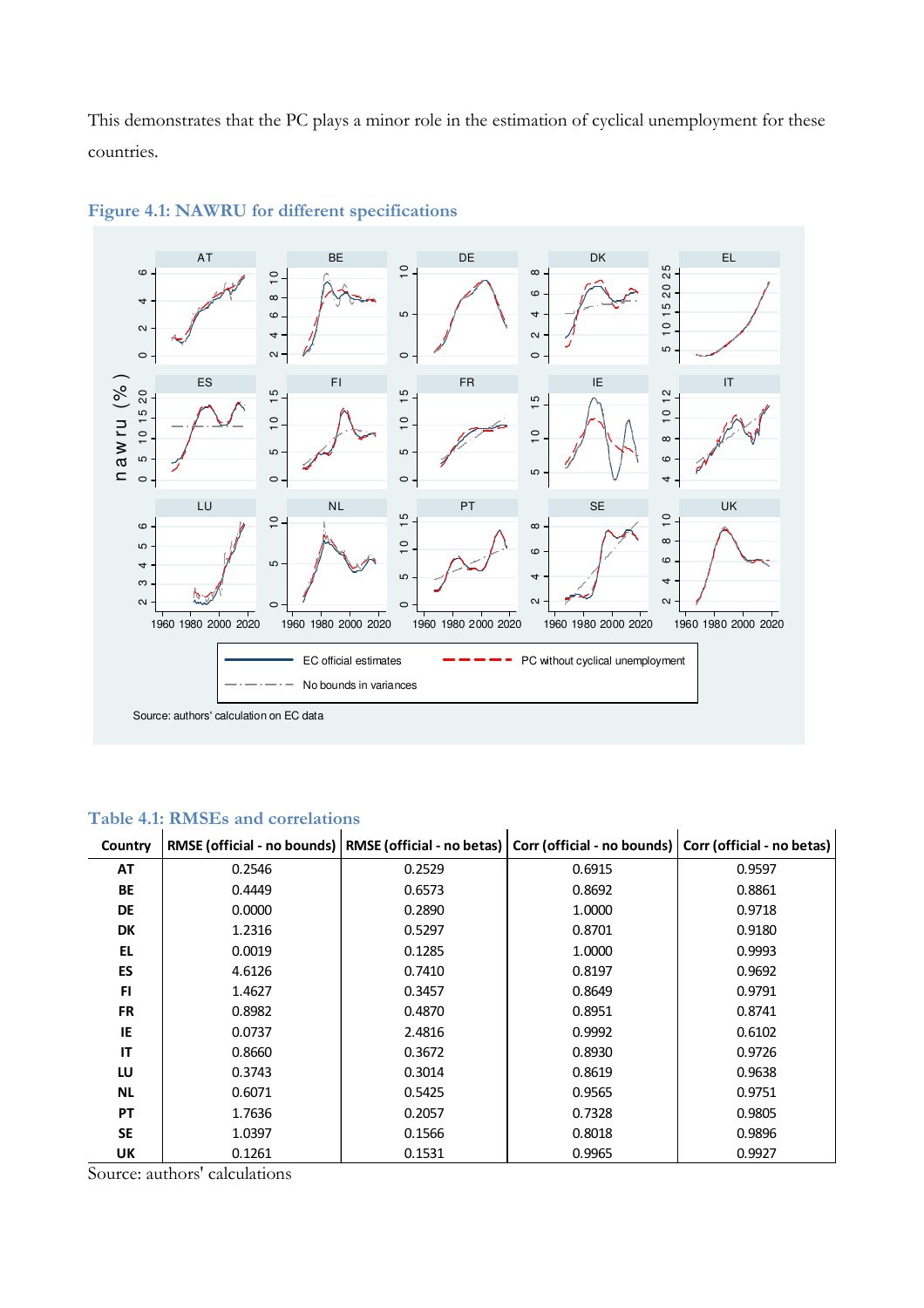#### 4.2 Is the PC still alive and well?

In estimating the NAWRU the EC uses the accelerationist version of the Phillips curve in which the change in wage inflation is explained by cyclical unemployment (with possible lags) and, for some countries, additional variables like labour productivity, terms of trade and wage share. Fioramanti and Waldmann (2016) criticize this specification because, in recent years, the relation between inflation and unemployment has weakened and because inflationary expectations appear to have become anchored. To support the EC view instead, Hristov and Roeger (2017) produces a set of regressions that, according to their view, confirm the validity of the EC approach. Unfortunately, their approach suffers from a set of restriction or limitation, namely, the time span used is very limited, the relation between wage inflation and labour productivity suffers from endogeneity, and, crucially, the restriction that the coefficients on headline unemployment and NAWRU are equal and opposite is imposed and not tested. This means that the regressions test only whether the subtraction of the official NAWRU estimate totally eliminates the association between unemployment and wage inflation, and not whether the subtraction of the official NAWRU estimate is optimal.

To better evaluate the official NAWRU estimates we run a set of panel robust fixed effect regressions for different PC specifications for the old MS, where possible over the entire sample 1965-2018 using EC Spring 2017 Economic Forecast numbers.<sup>18</sup> Results are reported in Table 2.

The variables definition is the following:  $dw$  is wage inflation and the prefix  $L$ , is the lag operator, while ddw is the change in wage inflation (for the accelerationist version of the PC). ur is the actual unemployment rate and nawru is the official EC estimate of the non-accelerating wage rate of unemployment, while ur\_cyc is the cyclical unemployment obtained from ur-nawru. E\_pce is the EC forecast at time  $t$  (spring) of next year inflation. This variable is used as a proxy of inflation expectations. Finally, lp is labour productivity.

In the baseline regression (column 2) wage inflation is regressed on lagged wage inflation and cyclical unemployment. Both coefficients seem to be statistically significant and with the correct signs. On the other hand the Wald test of L.dw=1, to test the accelerationist versus the traditional PC, strongly reject the accelerationist PC  $(F(1, 14)=61,33, Prob=0.0000)$ . That is, there is statistically significant evidence that inflation expectations are partially anchored. To test the optimality of the official estimate of cyclical unemployment column 3 reports the estimation of the PC in which cyclical unemployment is decomposed in its sub-components: actual unemployment and NAWRU. In this regression nawru is not statistically significant while **ur** is, meaning that actual unemployment is the sole statistically

<sup>&</sup>lt;sup>18</sup> European Commission (2017).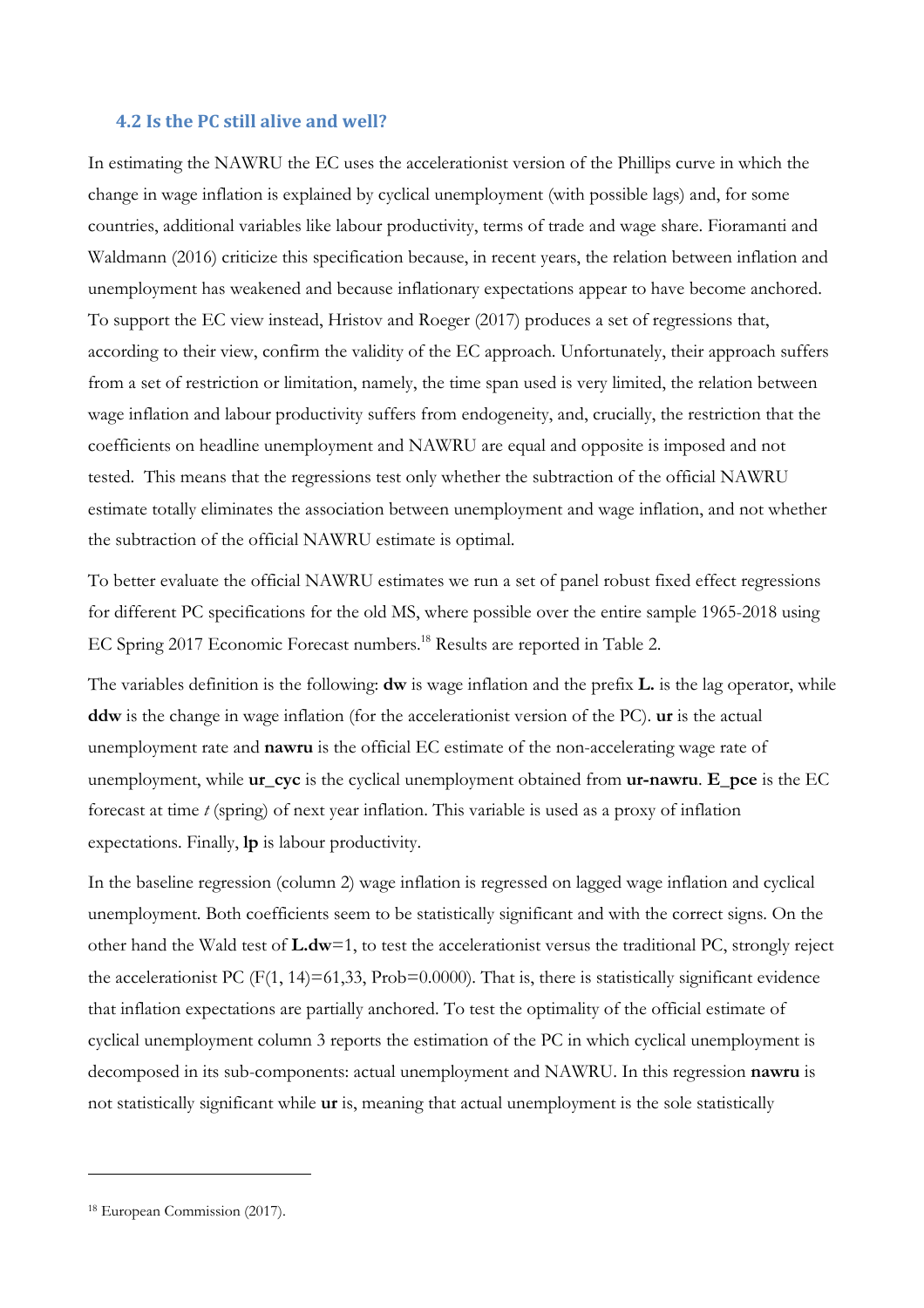significant relevant variable.<sup>19</sup> In column 4 the accelerationist version of the PC is tested and it confirms that this formulation is not valid (sign and significance of **L.dw**) and NAWRU is confirmed to be not statistically significant. We then tested the forward-looking formulation of the PC. In this specification, also called New Keynesian Phillips Curve, actual wage inflation is supposed to be not only driven by cyclical unemployment and lagged wage inflation, but also, given the forward looking behaviour of agents, by expected inflation, here proxied by EC forecast of next year inflation. In this regression the number of observations reduces to 270 because of the limited availability of inflation forecasts.<sup>20</sup> This model confirms the significance of actual unemployment and the irrelevance of NAWRU, shows the lack of statistical significance of expected inflation and at the same time rejects the restriction, imposed by Hristov and Roeger (2017), of **L.dw+E** pce= $1^{21}$  and also rejects the null of accelerationist New Keynesian version of the PC.<sup>22</sup>

| Model              | Base         | Alt. base    | Accelerationist | Forward     | Base+lp      | Base+L.lp    | IV Base+Ip $(§)$ |
|--------------------|--------------|--------------|-----------------|-------------|--------------|--------------|------------------|
| Dependent variable | dw           | dw           | ddw             | dw          | dw           | dw           | dw               |
| L.dw               | $0.8633***$  | $0.7916***$  | $-0.2084***$    | $0.2590*$   | $0.7910***$  | $0.7881***$  | $0.7901***$      |
|                    | (49.4659)    | (27.3702)    | $(-7.2049)$     | (2.9236)    | (31.3688)    | (29.9036)    | (37.0194)        |
| ur_cyc             | $-0.3389*$   |              |                 |             |              |              |                  |
|                    | $(-2.8095)$  |              |                 |             |              |              |                  |
| ur                 |              | $-0.2501*$   | $-0.2501*$      | $-0.2021**$ | $-0.2861*$   | $-0.2560*$   | $-0.3364$        |
|                    |              | $(-2.4221)$  | $(-2.4221)$     | $(-3.8963)$ | $(-2.3058)$  | $(-2.3078)$  | $(-1.7787)$      |
| nawru              |              | $-0.0085$    | $-0.0085$       | $-0.2061$   | 0.0837       | 0.0345       | 0.2126           |
|                    |              | $(-0.0613)$  | $(-0.0613)$     | $(-2.0094)$ | (0.4945)     | (0.2140)     | (0.6953)         |
| E_pce              |              |              |                 | 0.3067      |              |              |                  |
|                    |              |              |                 | (1.9240)    |              |              |                  |
| Ip                 |              |              |                 |             | $0.1595*$    |              | 0.3822           |
|                    |              |              |                 |             | (2.3721)     |              | (1.3257)         |
| L.lp               |              |              |                 |             |              | 0.1123       |                  |
|                    |              |              |                 |             |              | (1.5943)     |                  |
| $\_cons$           | 0.9634 ***   | 3.0785***    | 3.0785***       | 4.5467***   | 2.4180***    | 2.6316***    | 1.4951           |
|                    | (6.0874)     | (6.2236)     | (6.2236)        | (5.3633)    | (4.2109)     | (4.3745)     | (1.1368)         |
| N                  | 810          | 810          | 810             | 270         | 810          | 810          | 810              |
| $\mathbf{II}$      | $-1927.9712$ | $-1906.2348$ | $-1906.2348$    | $-437.1169$ | $-1898.6504$ | $-1902.3452$ |                  |
| F                  | 1635.2684    | 1593.8694    | 24.8685         | 194.7033    | 1755.5202    | 1671.9918    |                  |
| $r2_0$             | 0.8061       | 0.7939       | 0.0759          | 0.3504      | 0.8052       | 0.8011       | 0.8059           |
| chi2               |              |              |                 |             |              |              | 89.7057          |

#### Table 4.2: regression results

\* p<0.05, \*\* p<0.01, \*\*\* p<00.001

 $(\S)$  lp instrumented with **L.dw**, ur, ur cyc and **L.lp** t-statistics in parentheses

<sup>&</sup>lt;sup>19</sup> We get similar results with panel regressions for all 28 EU countries using data from the 2016s release provided data from Bulgaria in 1990s are not used. Bulgaria had extremely high wage inflation in the 1990s and those outliers dominate the regressions. Rather shockingly, we also get similar results using a randomly generated variable from a uniform distribution instead of the NAWRU. Results are available from the authors upon request.

<sup>&</sup>lt;sup>20</sup> Date are from an updated version of the database from Fioramanti et al (2016).

<sup>&</sup>lt;sup>21</sup> F(1, 14)=14.25, Prob=0.0021.

<sup>&</sup>lt;sup>22</sup> The test is H0: L.dw+E\_pce=1 with F(1, 14)=14.25 and Prob=0.0021.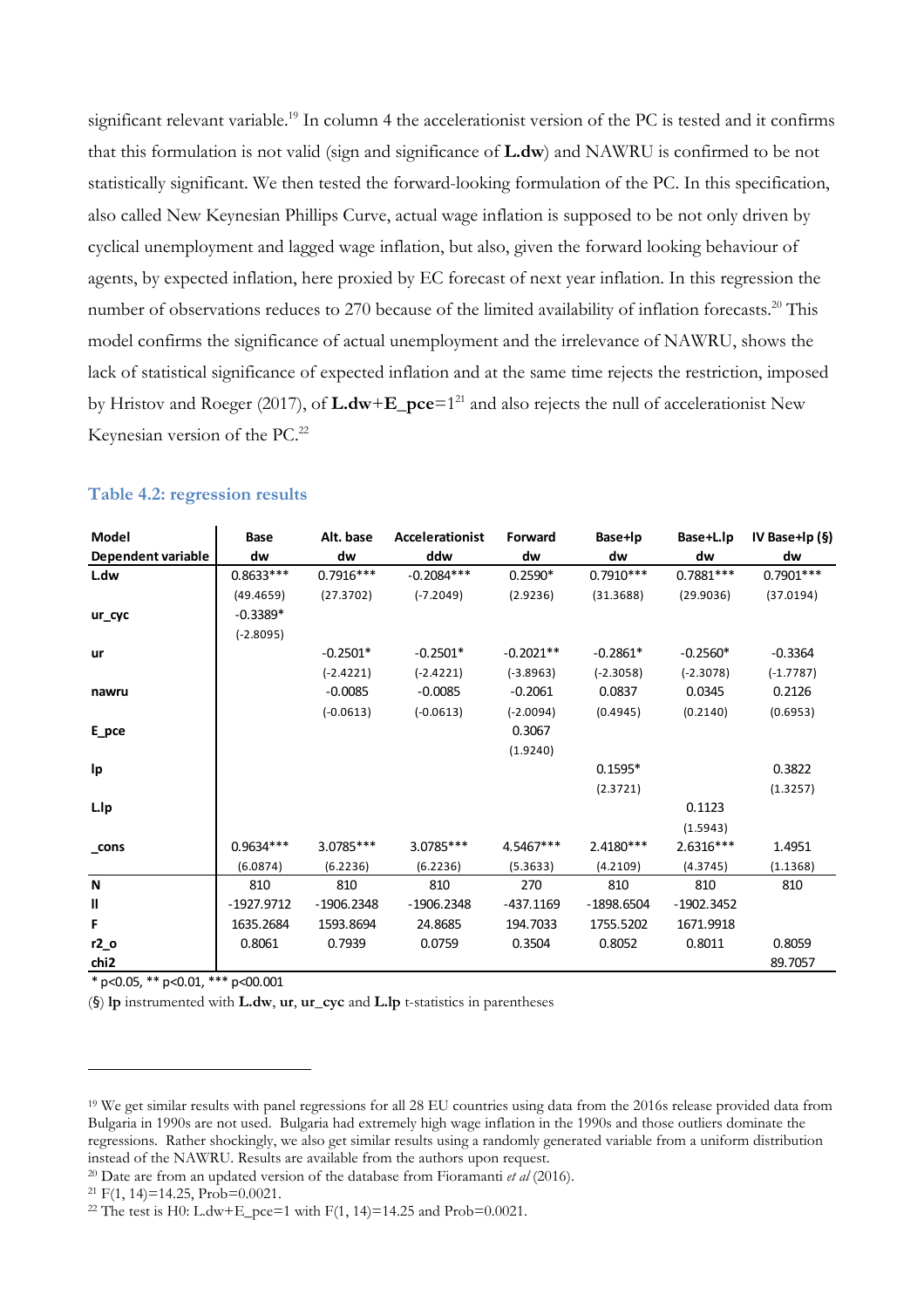A final step is to check whether labour productivity has some role in the PC as shown by Hristov and Roeger (2017). Apparently productivity is statistically significant in our preliminary regression (column 6), but here we have a potential endogeneity problem. The Durbin-Wu-Hausman test for endogeneity rejects the hypothesis of  $lp$  being exogenous.<sup>23</sup> We could, then, either proceed using lagged productivity (column 7) or, better, use instrumental variable (column 8).<sup>24</sup> In this latter case, the only significant variable of the regression is lagged wage inflation.

#### 4.3 Could the PC failure be explained by structural breaks?

In Blanchard et al (2015) the authors find that, in a sample of 20 countries the PC has flattened in more recent years and, at the same time, inflation expectations appear to have become more anchored.<sup>25</sup> To check if this is also true in our analysis, we preliminary tested for possible structural breaks. Unfortunately, we were unable to identify a small number of breaks. Apart from the tails of the sample, the hypothesis of the absence of a break is rejected for all years between 1970-2010 as Figure 2 shows.





<sup>&</sup>lt;sup>23</sup> F(1, 14)=5.63 Prob=0.0326

<sup>&</sup>lt;sup>24</sup> Here lp is instrumented with **L.dw**, ur, nawru and **L.lp** 

<sup>&</sup>lt;sup>25</sup> They obtain their results using an unobservable component model estimated with maximum likelihood via kalman filter.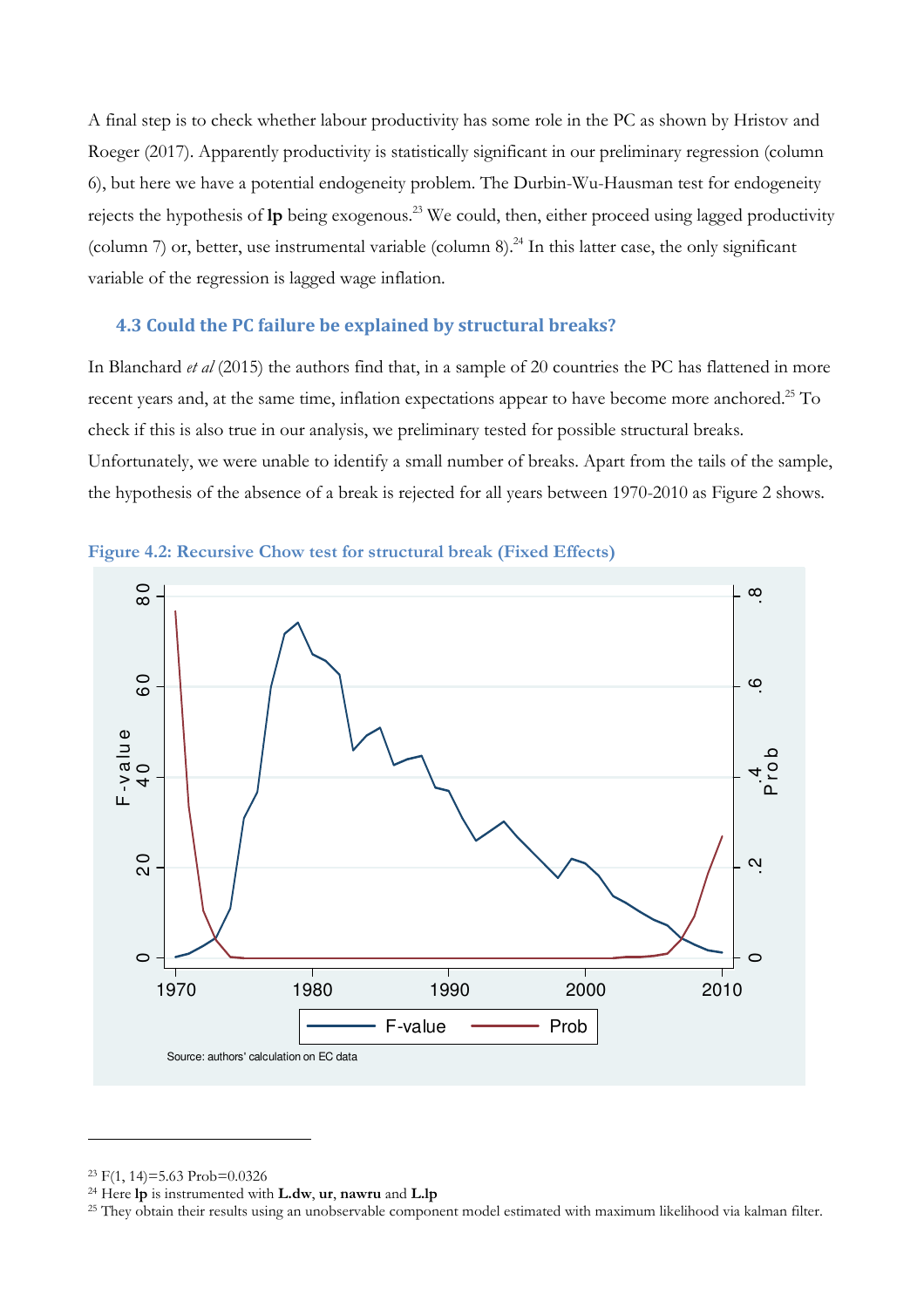Note: the figure shows the results of recursive Chow tests from 1970 to 2010.

We then proceed running a rolling regression with a moving window of 20 years<sup>26</sup> of the baseline regression with wage inflation regressed on lagged wage inflation and cyclical unemployment. Figure 3 reports the results for the entire panel, while in the appendix the graphs are produced for single countries (Figure A.1 and Figure A.2). The coefficient of cyclical unemployment (left panel of Figure 3) shows an almost constant reduction (in module) from the '80s to 2010 where it slightly inverted the trend but remained well below 0.5 (in module). The coefficient on lagged wage inflation (right panel) registered a slight increase up to the end of the '90s and then declines. It is important to notice that since 2000 it has always been statistically significantly different from 1.<sup>27</sup> This latter evidence further supports the rejection of the accelerationist PC and confirms the anchoring of inflation expectations.



#### Figure 4.3: panel-level rolling coefficients

<sup>&</sup>lt;sup>26</sup> We tested different windows sizes. With windows between 20 and 30 years the results are almost the same. Narrower windows produce less smooth curves, while wider windows produce limited variation in the results.

<sup>&</sup>lt;sup>27</sup> The horizontal line corresponding to 1 does not lie in the grey area representing 95% confidence interval.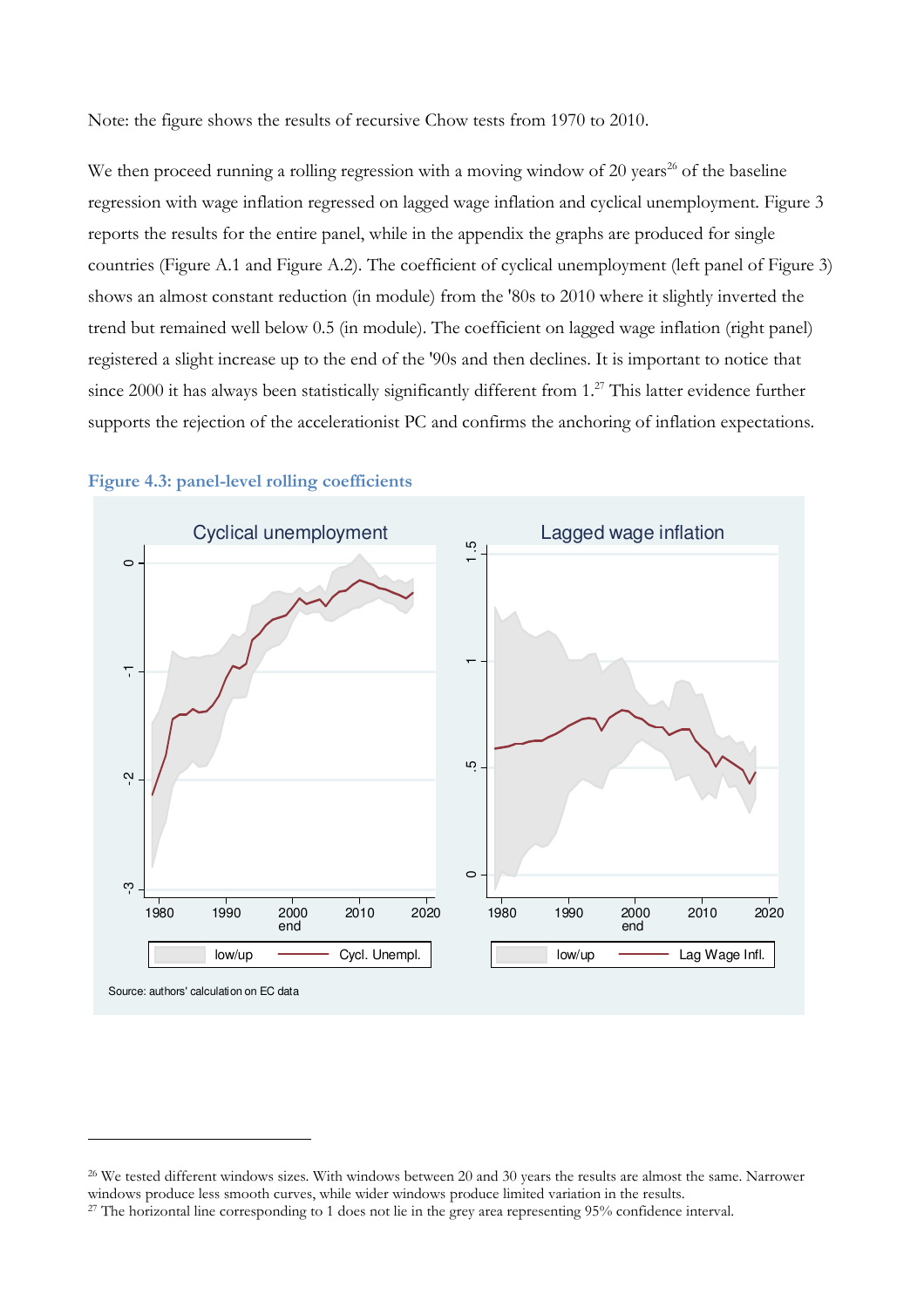#### 5. Policy implications and conclusions

The global financial crises started in 2007 has dramatically changed the economic structure of many countries and produced changes in the relations among observables phenomena. The recent years of very low inflation in presence of declining unemployment has raised many doubts on the current validity of the inflation-unemployment relation predicated by the Phillips curve. Many possible explanations have been proposed to explain the flattening of the Phillips curve.<sup>28</sup> This structural change also poses many questions to Central bankers on how to conduct monetary policy in such an  $environment<sup>29</sup>$ 

In this paper we have shown that the relation among unobservable phenomena and observable macroeconomic variables has changed and this fact poses serious doubt on the ability of the European Commission Production Function approach to describe certain structural aspects of the economy of the euro area's MSs. In particular, we have stressed how the relation between wage inflation and unemployment has changed during the recent period of high unemployment and low inflation, possibly as a consequence of anchored expectation and, possible, the (re)appearance of hysteresis. The relation between the non-accelerating wage rate of unemployment and unemployment seems to be returned being better described by the traditional version of the Phillips Curve rather than the accelerationist version; this latter still in use by the EC in the estimation of the NAWRU. Blanchard *et al* (2015) have very well documented these structural changes and their conclusion is reinforced by our results.

In empirical economics, uncertainty is something that can be reduced and progress in statistics and econometrics serve this purpose; but uncertainty will never be completely eliminated. The use of the Production Function approach in a very critical aspect of the European governance, such as the fiscal surveillance, while representing progress, does not guarantee the absolute correctness of the measure. This reducible-but-ineliminable degree of uncertainty is magnified once what is being measured is "unobservable". An additional layer of quandary overlaps in periods of rapid changes when the *relations* among different phenomena could, and usually do, change.

In recognizing the ineradicable uncertainty the European Commission has adopted a Plausibility Tool,<sup>30</sup> a way to cross check their own estimates of the Output Gap. While this is an improvement, it is of limited use insofar it can only be used by the EC itself while cannot be applied by Member States to show the plausibility of their estimates.

<sup>&</sup>lt;sup>28</sup> See for example the recent Project Syndicate from Nouriel Roubini (2017) and a Financial Times article https://goo.gl/fGAH9F.

<sup>&</sup>lt;sup>29</sup> See Brainard (2017).

<sup>&</sup>lt;sup>30</sup> See Hristov et al (2017)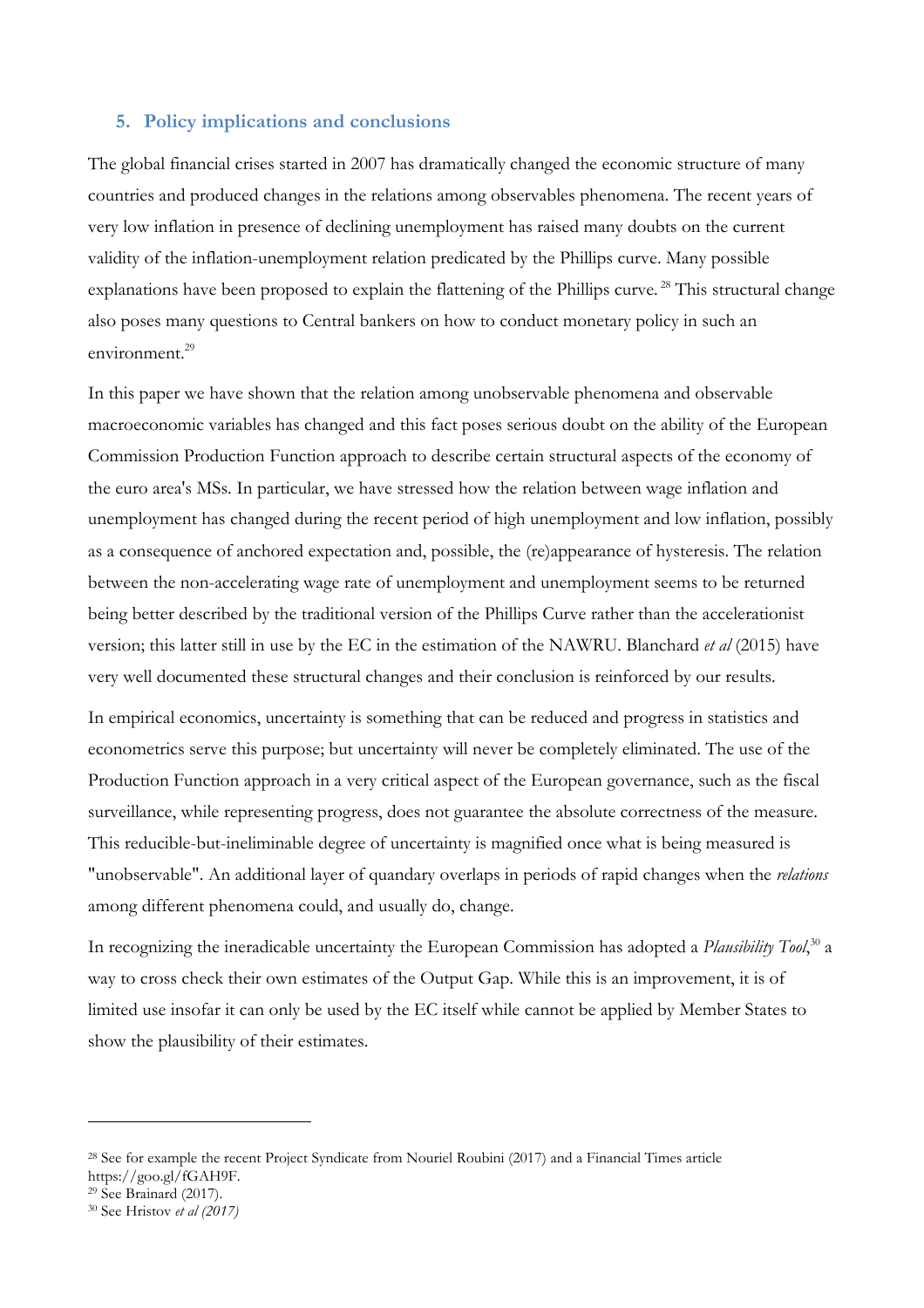Is there, hence, a way to move out of the impasse? Our view is that, given the nature of the concepts, the only way to deal with related uncertainty is to have a range of estimates inside which every point estimate can be reasonable with some degree of confidence.<sup>31</sup> This region can be the result of pooling different models or techniques, the confidence interval of point estimate of a single model or even the region coming out from the EC' plausibility tool itself, but it has to be used not only to evaluate EC estimates, but also those coming from the EU MSs.

<sup>&</sup>lt;sup>31</sup> In addition to the already mentioned contributions, our view is that also Proietti et al (2004), Rusticelli (2015) and Rusticelli et al (2015) capture very relevant aspects of the phenomenon under scrutiny.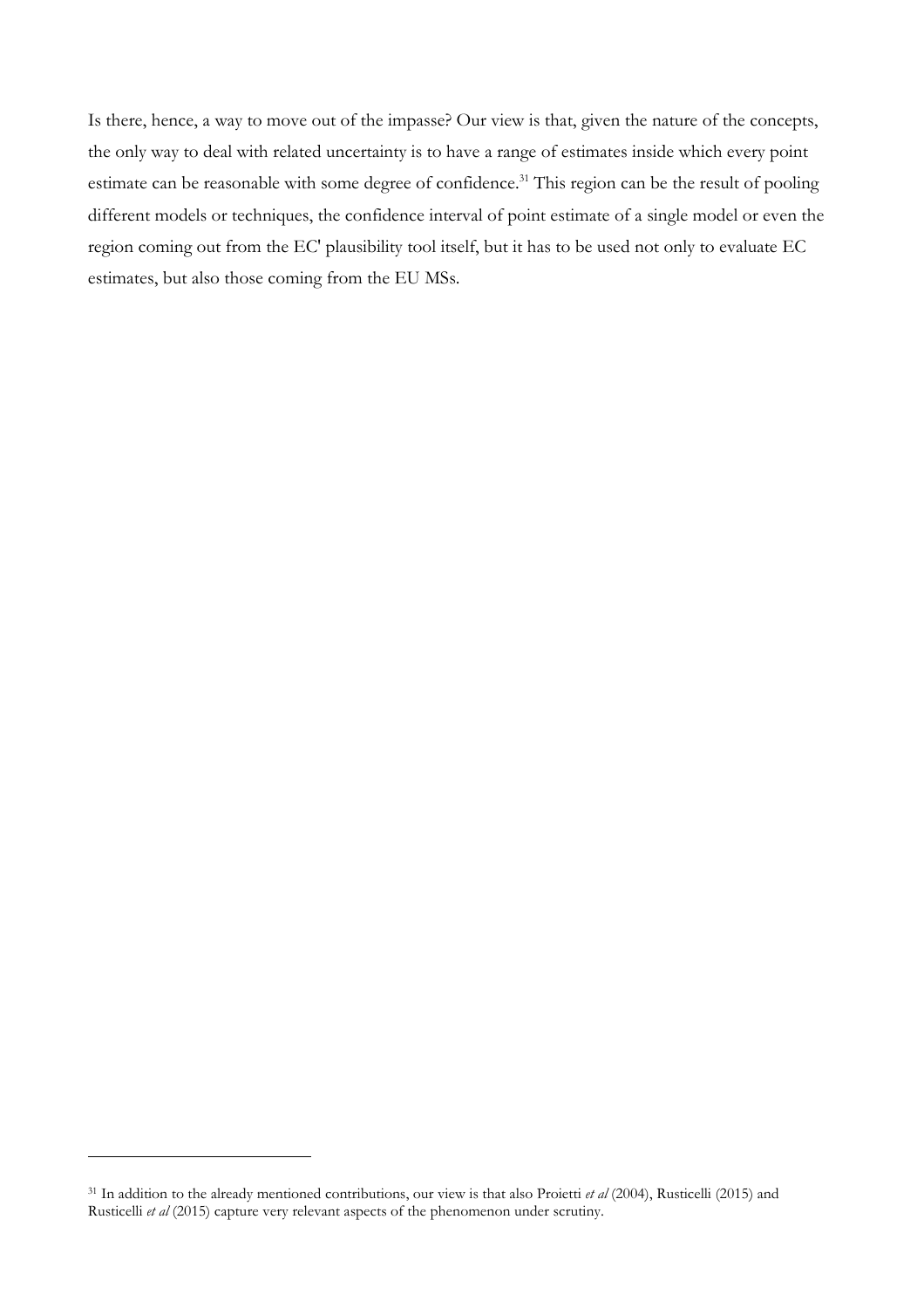#### **References**

- Bassanetti A., Caivano M. and Locarno A. (2010) "Modelling Italian potential output and the output gap", Banca d'Italia - Working Paper N. 771.
- Blanchard O., Cerruti E. and Summers L. (2015) "Inflation and Activity Two Explorations and their Monetary Policy Implications", IMF Working Paper 15/230.
- Brainard L. (2017) "Understanding the Disconnect between Employment and Inflation with a Low Neutral Rate", speech at the Economic Club of New York, 5<sup>th</sup> September.
- Cerra V. and Saxena S.C. (2000) "Alternative Methods of Estimating Potential Output and the Output Gap: An Application to Sweden", IMF - Working Paper N. 59.
- European Commission (2015) "Making the Best Use of the Flexibility within the Existing Rules of the Stability and Growth pact", COM(2015) 12 final.
- European Commission (2016a) "Vade Mecum on the Stability and Growth Pact", European Economy - Institutional Paper N. 021, March.
- European commission (2017) "Spring 2017 Economic Forecast: Navigating through Choppy Waters", European Economy - Institutional Paper N. 20, February.
- Fabiani S. and Mestre R. (2004) "A System Approach for Measuring the Euro Area NAIRU", Empirical Economics N. 29, pg. 311-341.
- Fioramanti M. (2017) "Potential Output, Output Gap and Fiscal Stance: is the EC estimation of the NAWRU too sensitive to be reliable?", in Ginebri S. Italian Fiscal Policy Review 2015, Ed. RomaTrE-Press.
- Fioramanti M., González-Cabanillas L., Roelstraete B. and Ferrandis-Vallterra S.A. (2016) "European Commission's Forecasts Accuracy Revisited: Statistical Properties and Possible Causes of Forecast Errors", European Economy - Discussion Paper N.027.
- Fioramanti M. and Waldmann R.J. (2016) "The Stability and Growth Pact: Econometrics and its consequences for human beings", Vox column appeared on-line on VoxEU.org, 19 November 2017.
- Gordon R. (1997) "The time-varying NAIRU and its implications for economic policy". Journal of Economic Perspectives N. 11(1), pg. 11-32.
- Havik K., Mc Morrow K., Orlandi F., Planas C., Raciborski R., Roeger W., Rossi A., Thum-Thysen A., Vandermeulen V. (2014) "The Production Function Methodology for Calculating Potential Growth Rates & Output Gaps", European Economy, Economic Paper N. 535.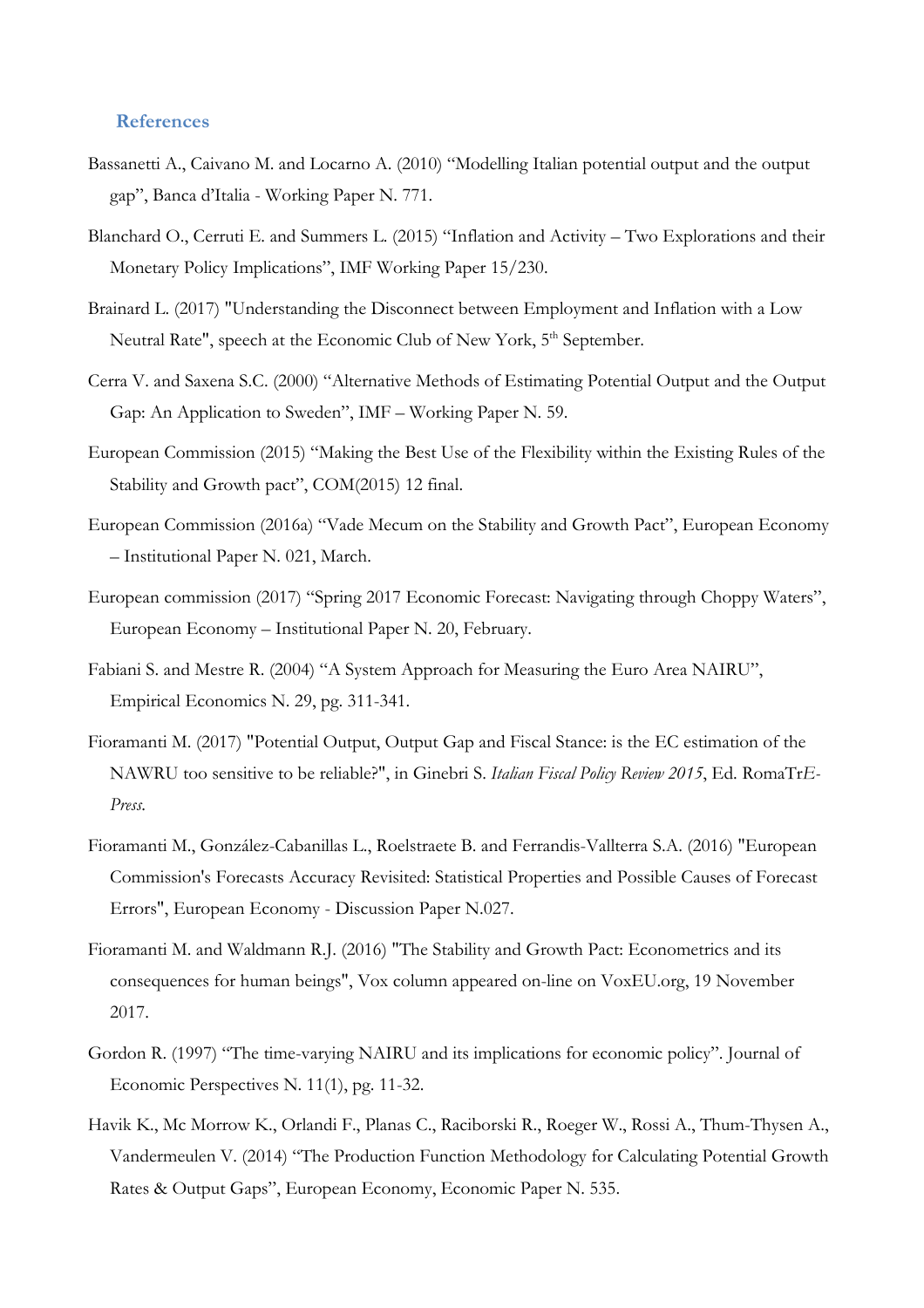- Hristov A. and Roeger W (2017) "On the Econometrics with a Human Face and Business Cycle: A Reply to Fioramanti and Waldmann's Criticism on the EU's NAWRU Methodology", European Economy - Economic Brief N. 022.
- Ministero dell'Economia e delle Finanze (2015) Economic and Financial Document 2015, Section I: Italy's Stability Programme.
- Mourre G., Astarita C. and Princen S. (2014) "Adjusting the budget balance for the business cycle: the EU methodology", European Economy - Economic Papers N. 536.
- Roubini, N. (2017) "The Mystery of the Missing Inflation", Project Syndicate, 13<sup>th</sup> September.
- Planas C., Roeger W. and Rossi, A. (2013), "The information content of capacity utilization for detrending total factor productivity", Journal of Economic Dynamic and Control, 37, 577-590.
- Planas C. and Rossi A. (2015) "Program GAP: Technical Description and User Manual", JRC Scientific and Technical report, May, version 4.4.
- Price R.W., Dang T.T. and Guillemette Y. (2014) "New Tax and Expenditure Elasticity Estimates for EU Budget Surveillance", OECD Economics Department Working Papers N. 1174.
- Proietti T., Musso A. and Westermann T. (2004) "Estimating Potential Output and the Output gap in the Euro Area: a Model-Based Production Function Approach", Empirical Economics N. 33, pg. 85-113.
- Richardson P., Boone L., C. Giorno C., Meacci M., Rae D., and Turner D. (2000), "The Concept, Policy Use and Measurement of Structural Unemployment: Estimating a Time Varying NAIRU Across 21 OECD Countries," OECD Economics Department Working Papers N. 250.
- Rusticelli E. (2015) "Rescuing the Phillips curve: Making use of long-term unemployment in the measurement of the NAIRU", OECD Economic Journal, Vol. 2014, N. 6/1.
- Rusticelli E., Turner D. and Cavalieri M.C. (2015) "Incorporating Anchored Inflation Expectations in the Phillips Curve and in the Derivation of OECD Measures of Equilibrium Unemployment", OECD Economic Department Working Papers N. 1231.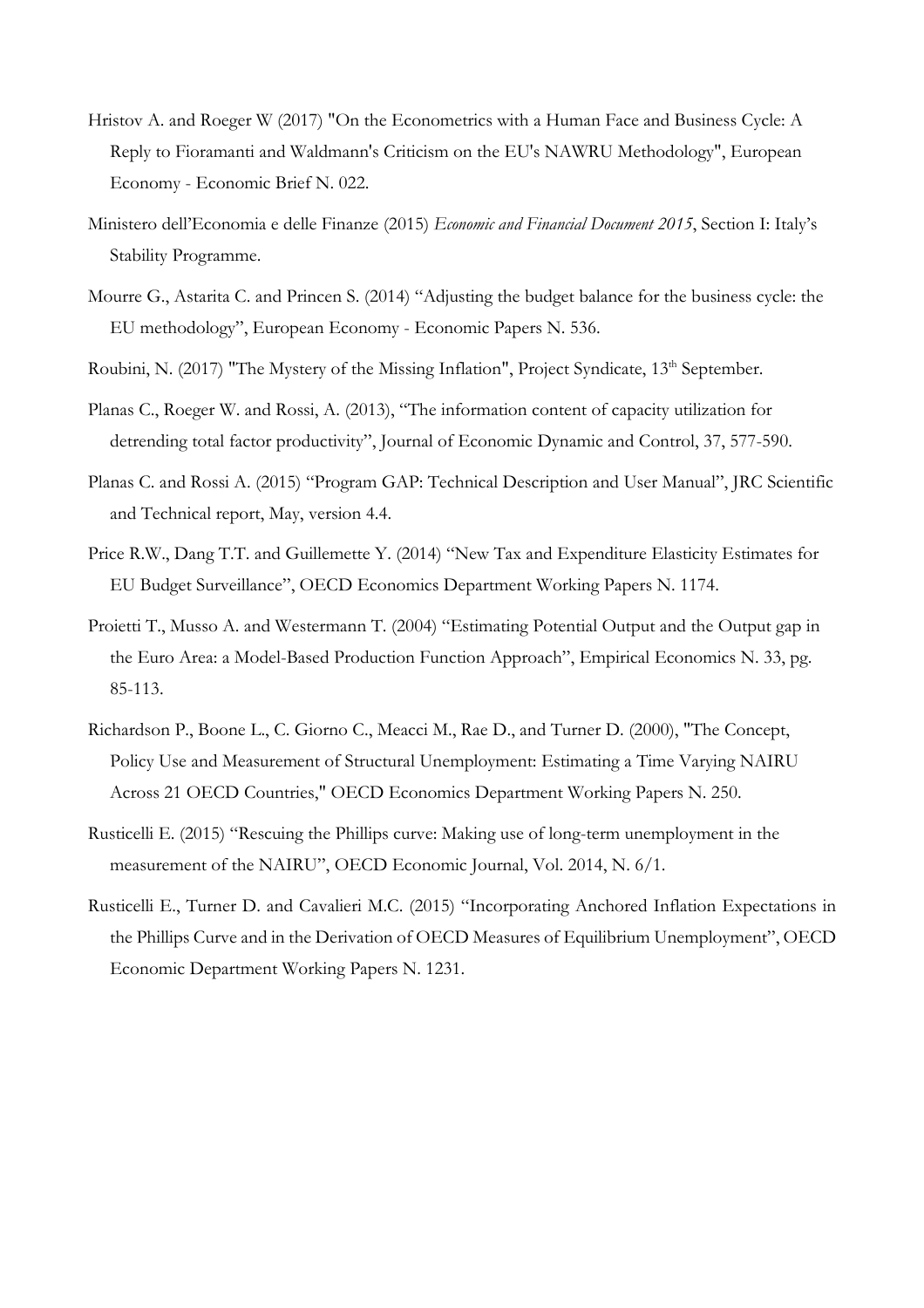# **Appendix**



### Figure A. 1: coefficient on cyclical unemployment - rolling regression

Source: authors' calculation on EC data